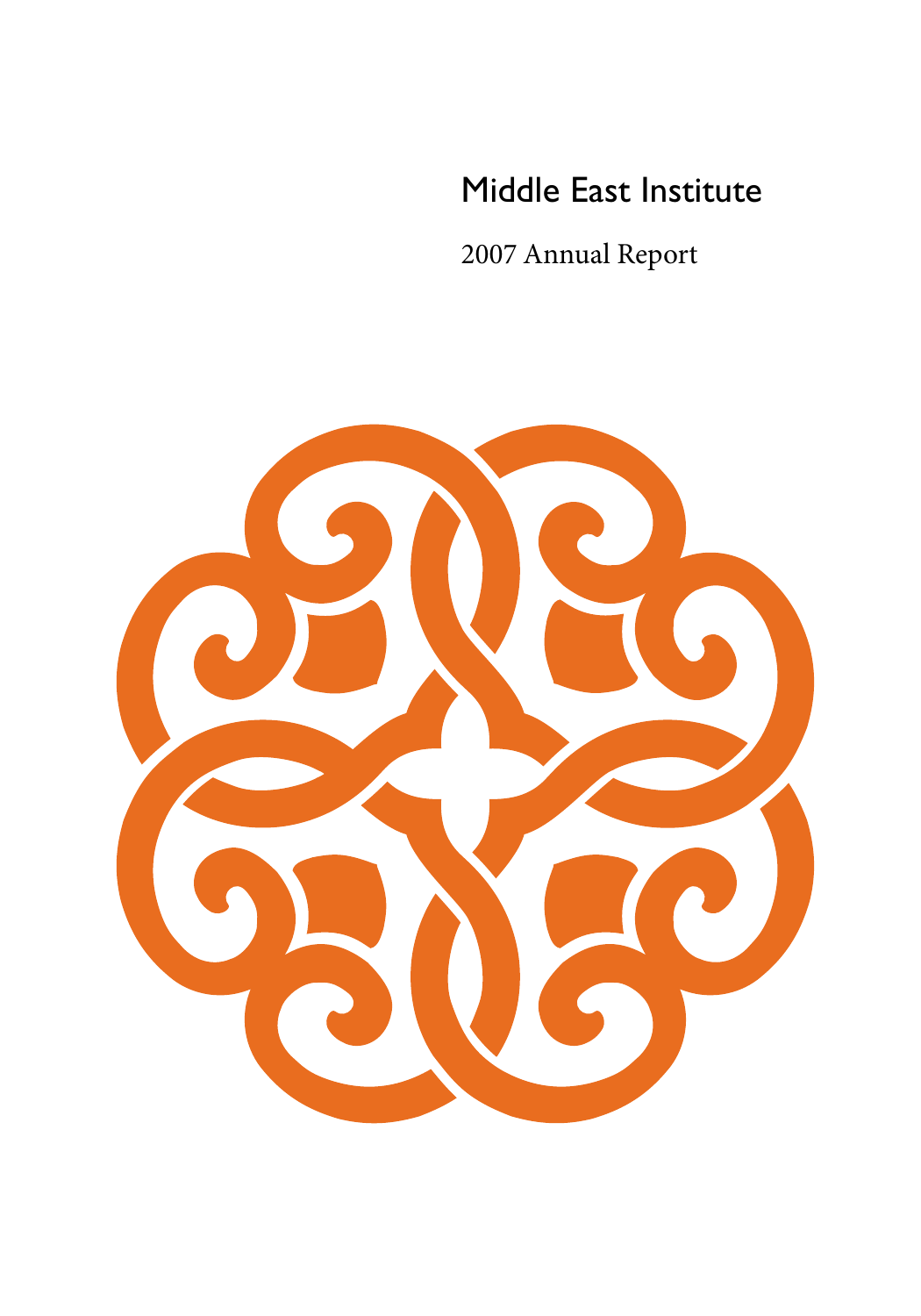# 2007 By The Numbers

MEI Adjunct Scholar George Harris speaks to a radio audience in Raleigh, North Carolina.



### 200 million

the potential global audience reached by MEI through TV appearances and print and online citations.



A panel discussion at MEI's 2007 Annual Conference.

### 600

record attendance at MEI's 2007 Annual Conference.

Department of Languages and Regional Studies Chairman Shukri Abed teaches an Arabic course at MEI.



### Over 900

students registered for MEI's languages and regional studies classes.



*The Middle East Journal* staff works on an issue of *MEJ*.

### Every 10 minutes

someone in the world downloaded and read an article from *MEJ*.

MEI Librarian Simon Braune mans the circulation desk at the George Camp Keiser Library.



 $4x$ 

in-house usage of the George Camp Keiser Library quadrupled.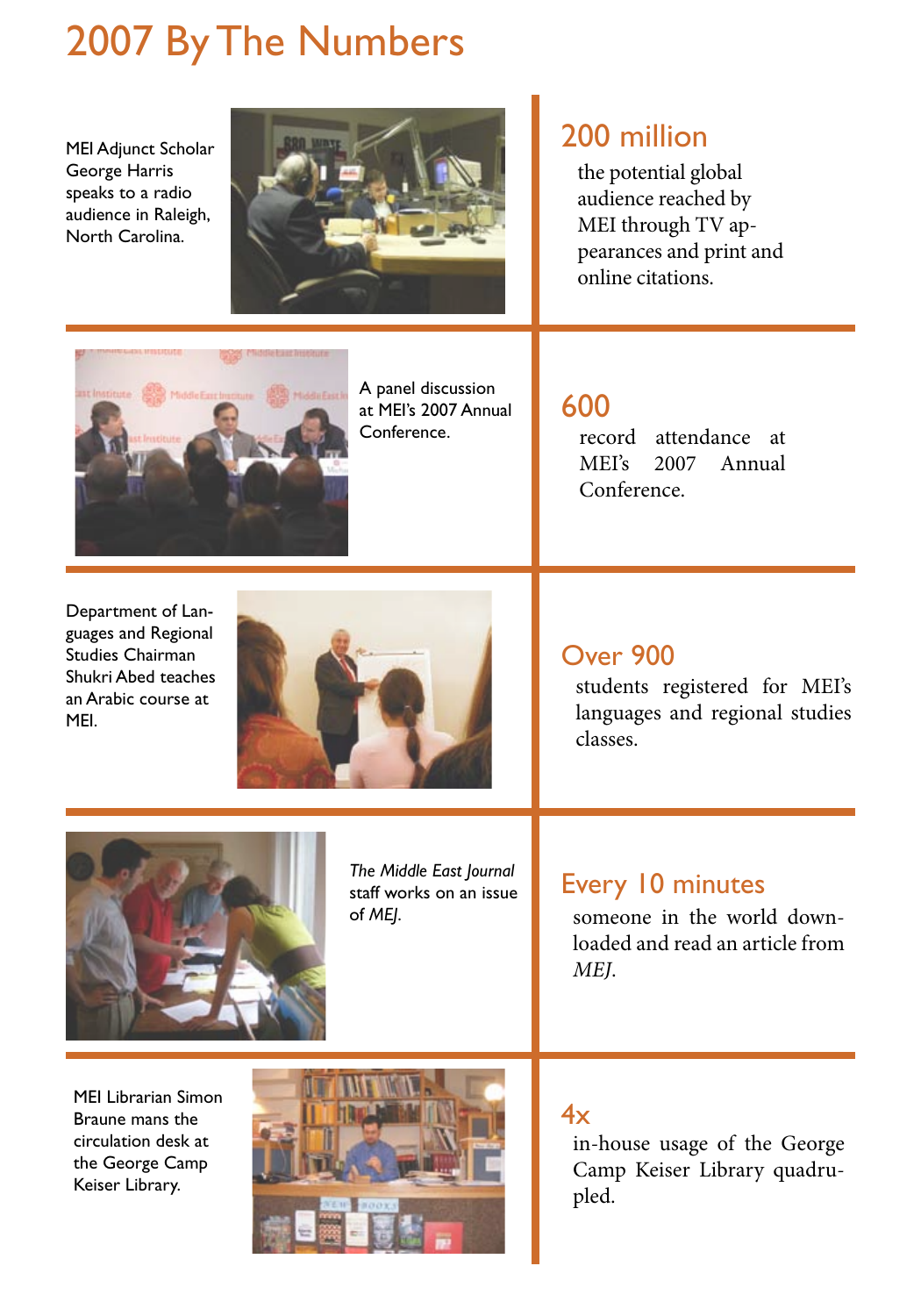### Letter from the President

Since its founding in 1946, the Middle East Institute (MEI) has pursued its mission to "promote knowledge of the Middle East in America and strengthen understanding of the United States by the peoples and governments of the region." The need for MEI is greater than ever. And, so is our impact.

MEI strives to promote mutual respect through knowledge and understanding. MEI's goal is to expand the dialogue and expose Washingtonbased opinion leaders to authentic voices from the region itself. To accomplish this, we brought newsmakers and prominent experts from the region and Europe. This successful formula has become the model for future MEI events.



Embracing new technologies helps broaden our "virtual" audience. But it often is difficult to sift through the bias and inaccuracies of thousands of ideas that bombard us daily on the Internet. MEI's constantly updated website now features program podcasts and a wealth of substantive writings that serve as a reliable and trustworthy resource for researchers, students, media, business executives and policy-makers around the world.

MEI President Wendy Chamberlin speaks at an MEI conference. (Photo © Suzanne Mazer)

MEI contributes to educating the next generation of Middle East experts through our publications, library, internships and language training. MEI focuses on widen-

ing the audience for our valued resources through off-site language training classes, media outreach and increased online access to our library's vast resources and the rich 60-year archive of our prestigious *Middle East Journal*.

MEI is a modest-sized, non-profit organization with a current cash operating budget of \$2.4 million and a net asset value of \$4.3 million. The scope of our work relies on the generosity of our donors, grants and membership. In a highly competitive environment, we recognize that donors want to see the impact of programs as a basis for their contributions. Our new fundraising strategy highlights our revitalized approach to project-oriented investments.

In 2007, MEI expanded its corporate donor revenue by 15%, which enabled us to achieve some of our goals for the year. But there is still much more we can accomplish. Our 2008 objectives are ambitious. Achieving them will depend in large part on contributions from those who share our belief that America's knowledge of the Middle East is a vital key to building secure and mutually beneficial relations.

Wendy Chamberlin President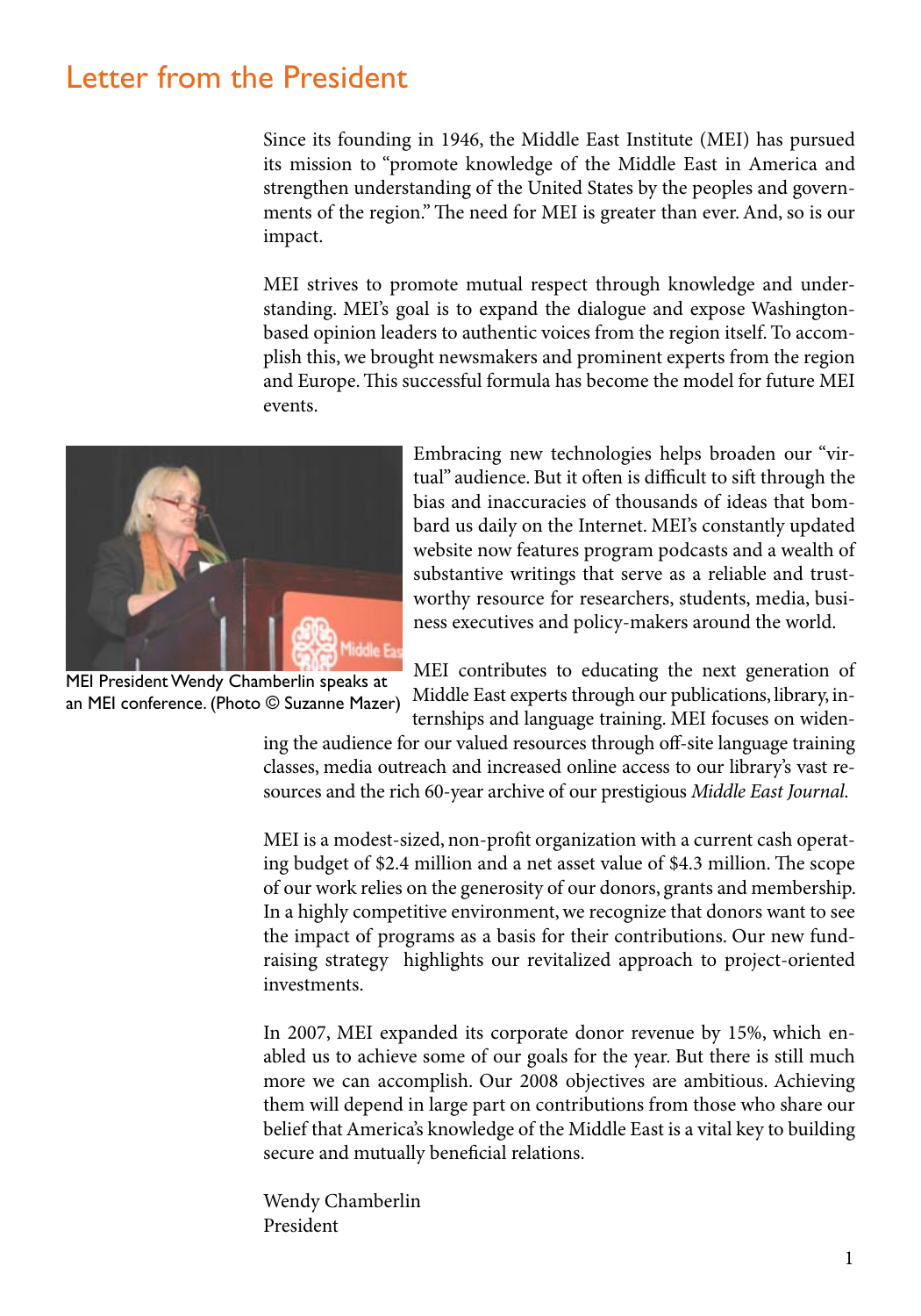# MEI's Impact in 2007



Los Angeles Times



The New York Times

THE DAILY STAR













The *Hiami* Herald



*For more than 60 years, MEI has pursued its mission and developed a well-deserved reputation for expertise and balanced analysis. The need for what we offer has never been greater — nor has our impact.*

• Our scholars are frequently sought by the media for their expertise and balanced analysis. Reporters appreciate their rapid response, especially during breaking news events, and rely on them to provide accurate information at times of crisis when bias and exaggeration cloud realities. The 24/7 availability of the Communications Department to field media queries and coordinate our experts' responses has provided added value to MEI's media relations. MEI was cited more than 2,000 times in leading publications in the US, Europe and the Middle East — a 10% increase over the previous year.

• In the hours after the assassination of Benazir Bhutto in December, for example, MEI analysts ably responded to dozens of interview requests, including ABC, CBS, CBC, CNN, NPR, NBC, AP TV, Bloomberg TV, Fox News, *The Chicago Tribune*, *The Christian Science Monitor*, *Kiplingers' Report*, *Harper's*, *The New York Times*, *The Washington Post*, McClatchy News Service, as well as regional US radio networks and international publications from Spain, Japan, Britain and South America. *The Washington Post* also asked MEI President Wendy Chamberlin for an op-ed looking at the future of Pakistani politics.

• During the year, MEI and its scholars were cited in a variety of US and international media outlets, including Al-Jazeera, Associated Press (reproduced in more newspapers around the globe), BBC, Bloomberg, CBC-TV, *The Chicago Tribune*, *The Christian Science Monitor*, CNN, Forbes, *The Daily Star*, *The Guardian*, *Haaretz*, *Jewish Weekly*, *The Jerusalem Post*, *Los Angeles Times*, MSNBC, *The Nation*, *The New York Times*, *Newsweek*, NPR, Radio Free Europe, Reuters, *Time*, Voice of America, *The Wall Street Journal*, *The Washington Post*, various Pakistan-based blogs and publications, *US News & World Report*, *USA Today*, McClatchy News Service publications, Cox Newspapers, *San Francisco Chronicle*, Qatar News Agency, *The National* of Abu Dhabi and many others. Based on circulation statistics, MEI reached a potential global audience of roughly 200 million via TV appearances, print and online citations.

• In-house usage of the George Camp Keiser Library quadrupled, and circulation nearly doubled.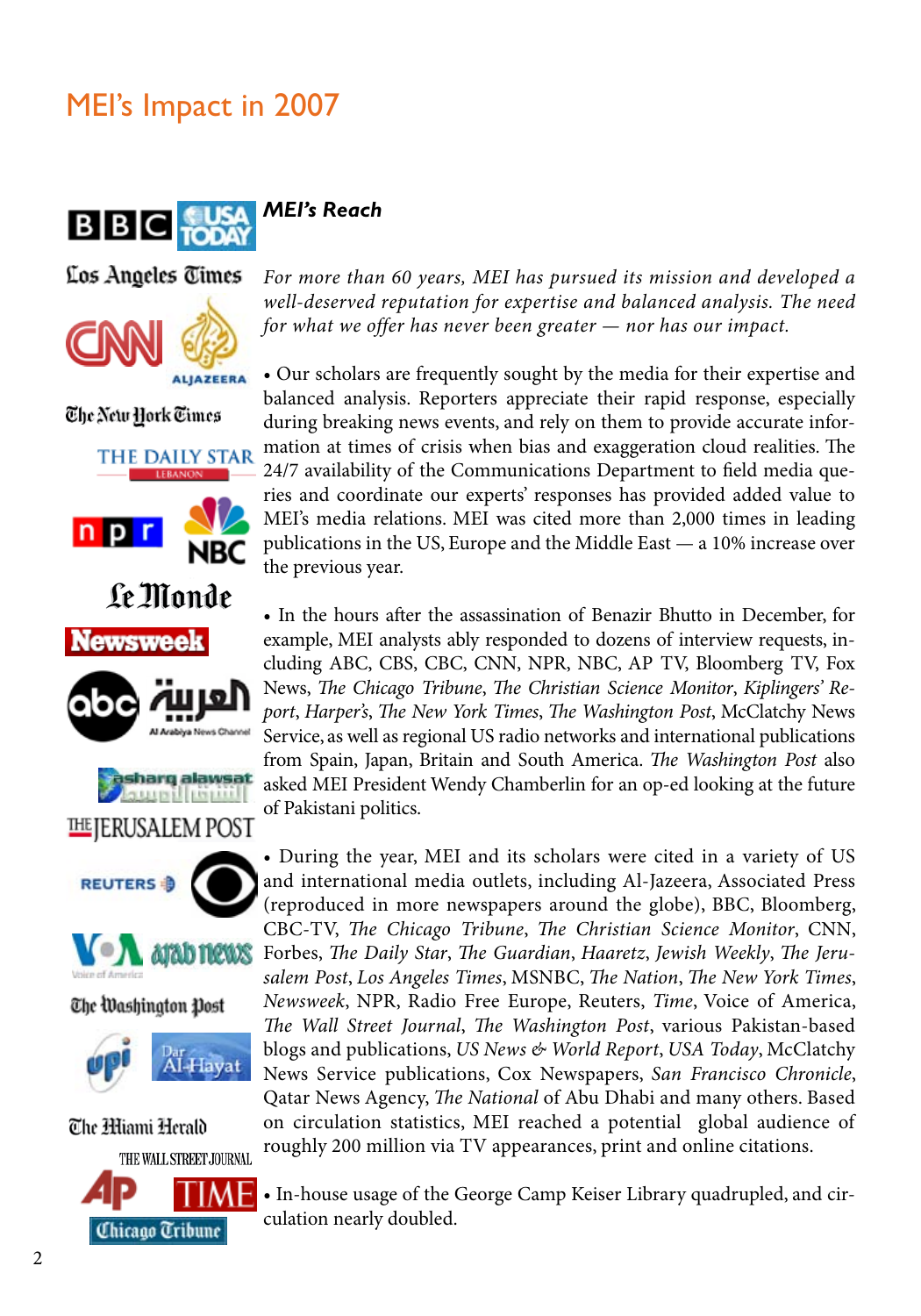• In 2007, every 10 minutes, someone in the world electronically accessed and read an article from *The Middle East Journal*. Online access to *MEJ* grew 15% since 2005. The expanded online presence helped *MEJ's* readership grow to more than 55,000 (estimated).



• Two-thirds of US colleges and universities subscribed to MEJ.

• More than 900 language students of all ages came to MEI in 2007 to learn Arabic, Hebrew, Persian and Turkish, both in traditional weeknight classes and in MEI's new intensive weekend courses. MEI offered five new intensive weekend courses in Farsi and Arabic in 2007.

• MEI's 61st annual conference, held in November, set an attendance record, with more than 600 attendees. It featured

seven speakers from the region and another, Tariq Ramadan, via videoconference from London.

• More than 315 students applied for 60 positions in our highly competitive internship program, a 15% increase in applicants since 2005.

### **Facilitate**

*MEI is a catalyst for dialogue, exposing different communities to diverse ideas.*

A priority in 2007 was to expand the ways we could provide a forum for civilized debate to ensure that the American public and decision-makers have a sound basis for making informed decisions.



MEI's Summer Garden Cultural Series attracted some 600 attendees who enjoyed the cultural diversity of the Middle East.

#### **Conferences and Programs**

MEI organized numerous programs in 2007 to deal with current events and the complex issues of the region, ranging from book launches to policy presentations by newsmakers and a special Cultural Series in MEI's Islamic Garden.

• In 2007, MEI organized 42 events and two major conferences featuring noted speakers from across the US and the region.

#### **MEI Scholars**

Our experts, with decades of experience in the region, help facilitate dia-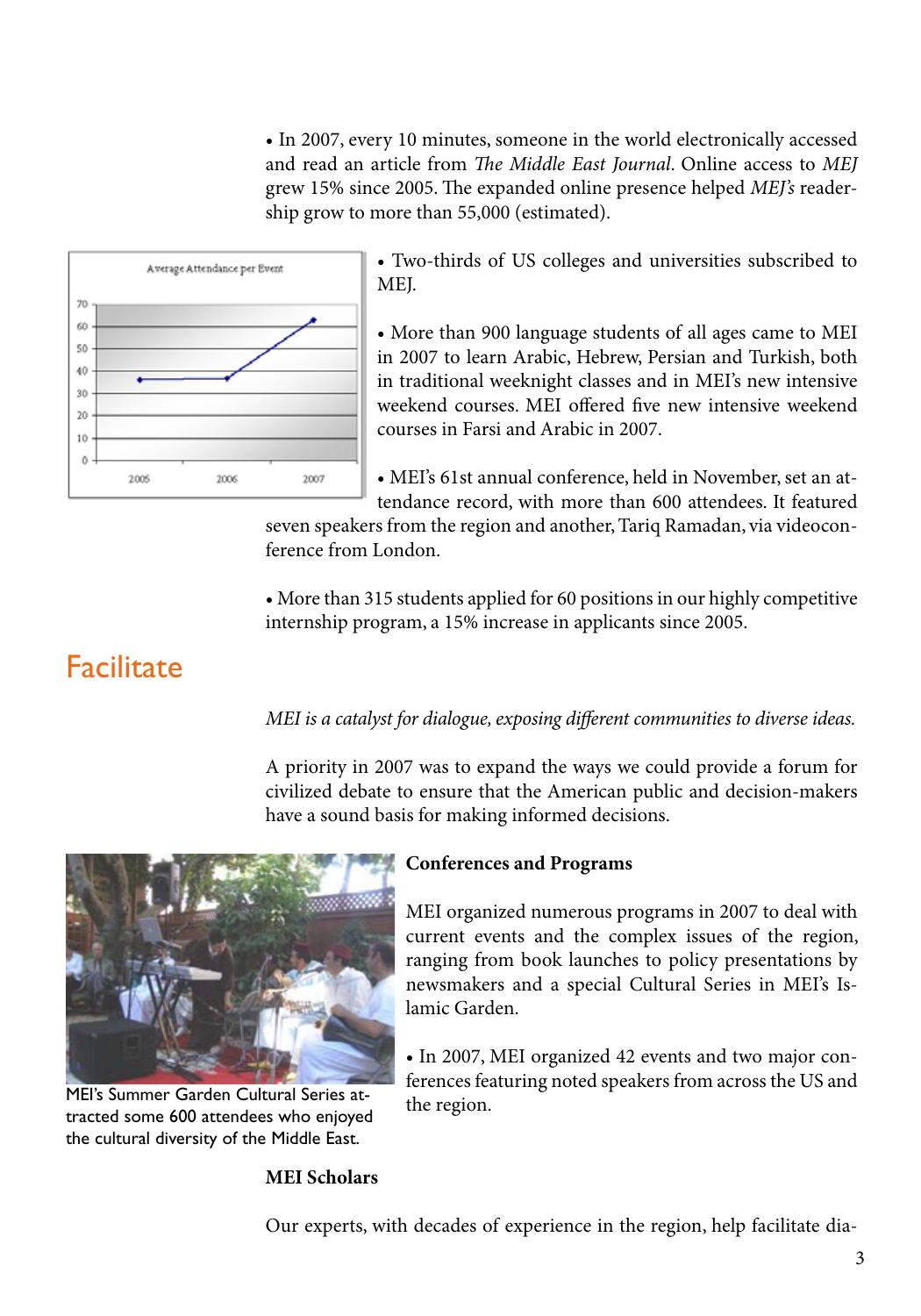

logue through the media by providing informed and balanced commentary.

• In 2007, MEI scholars were cited more than 2,000 times in print and broadcast media and blogs wordwide and spoke to audiences in more than 25 US cities.

• In a constant effort to strengthen the depth and breadth of our expertise, in 2007 MEI added new scholars on Turkey, the Arab-Israeli peace process, North Africa and Sudan.

#### *The Middle East Journal*

• *MEJ* marked its 60th anniversary in 2007 with a conference at the Library of Congress, co-hosted by the Library's Near East and Africa division. The discussions looked back through *MEJ's* history and ahead toward the future. The *Journal* is America's oldest peer-reviewed journal dealing with the contemporary Middle East and has been mandatory reading for area specialists since its first issue.

• Through new technologies, *MEJ* expanded its reach and visibility. *MEJ* signed distribution agreements with JSTOR and EBSCO, both subscription-based electronic distributors of academic journals. This will vastly increase our online presence, which has already increased since 2005. *MEJ*  also signed an agreement with CrossRef, which electronically links other articles citing *MEJ* back to the *Journal*. CrossRef connects our archive with the greater body of scholarly literature available on the web.



• *MEJ* has become a more attractive vehicle for advertisers. In 2007, we set a record for advertising revenues, exceeding the 2006 high mark by 20%.

• The *Journal* expanded its Resource Series CD program, launched in 2006, to include more countries and issues. The CDs cover everything from Political Islam to Nuclear Proliferation to Women in the Middle East and include *Journal* articles, *Commentaries*, *Policy Briefs* and other MEI publications.

• The *Journal's* overseas visibility was enhanced through a special donation of 25,000 back issues to under-funded libraries in Iraq, Morocco, Egypt and Pakistan. The donation helped build these libraries' English language research collections while expanding our footprint in the Middle East.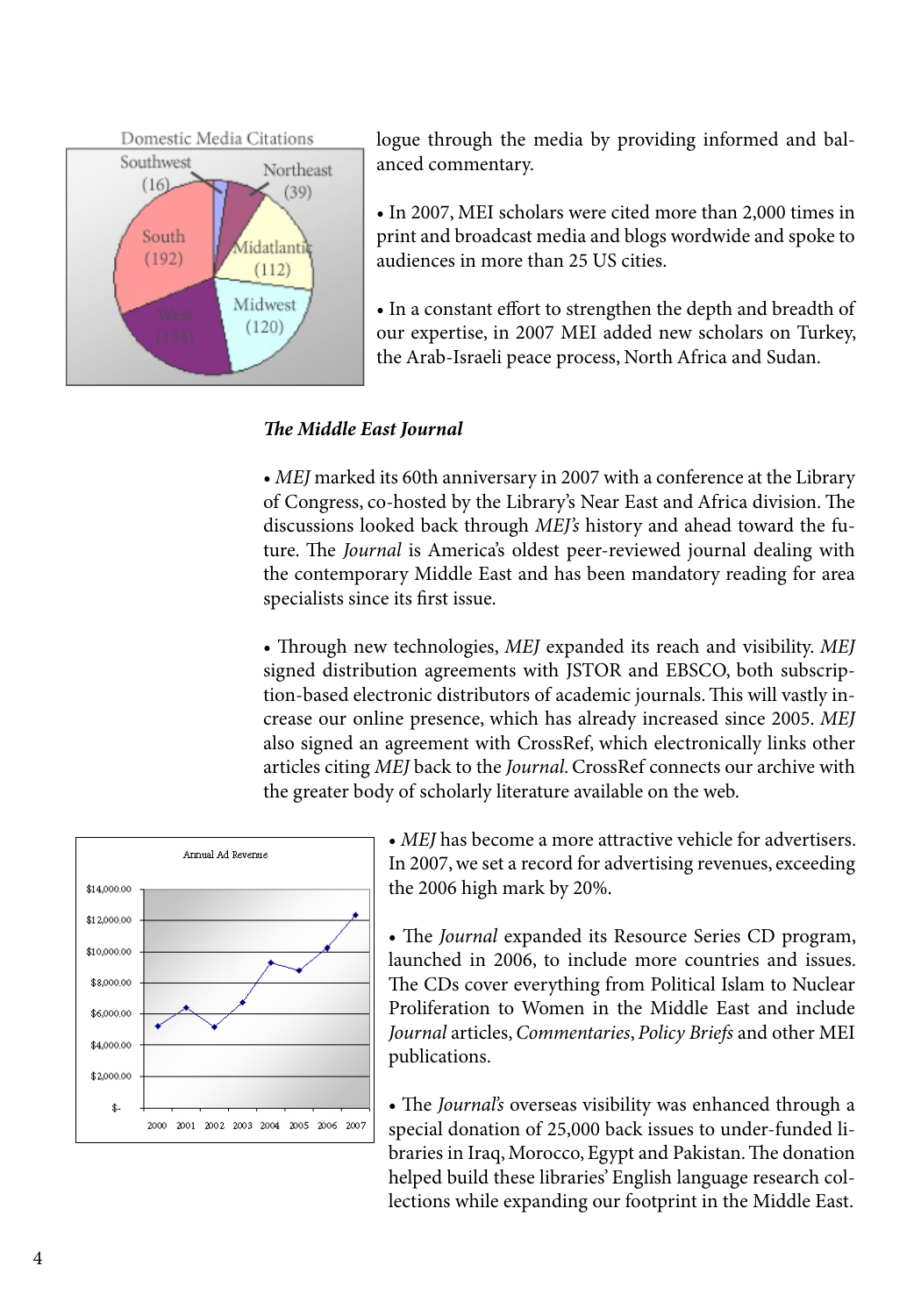• MEI transformed our membership newsletter, the *MEI Bulletin*, into an electronic edition with more timely and original articles, interviews and color photos. The new format better reflects MEI's new dynamism.

#### **www.mideasti.org**



As part of our educational outreach, MEI expanded and enhanced the content available on our website. It is MEI's objective to become the go-to portal for accurate information and balanced analysis on the region.

• We launched three new online publications, written by MEI scholars and outside experts: *Policy Briefs*  (in-depth analyses with policy relevance); *Viewpoints* (moderated dialogues between two or more experts expressing opposing or differing points of view); and *Encounters* (short narratives or vignettes on the Middle East). The new publications join MEI's popular *Commentaries* (analyses of current events).

• Program podcasts and RSS feeds of MEI activities are now available on our website, along with event summaries and transcripts.

• Wireless Internet access is now available throughout our facilities for library patrons, language students, program attendees and MEI staff and interns.

• Videoconferencing hardware and capabilities have been upgraded to enable bringing different people and perspectives together, even if they are physically distant.

### **Educate**

*MEI believes educated citizens will demand constructive policies that build lasting relationships between the United States and the Middle East.*

Already an accredited education institute, in 2007 MEI became a more dynamic and vital educational center, both in Washington, DC and beyond the beltway. Through new projects and innovations in our publications, a language training program and the Sultan Qaboos Cultural Center, we continued to contribute to the education of the next generation of Middle East experts.

#### **Department of Languages and Regional Studies**

MEI launched several initiatives in 2007, in addition to its robust and wellrespected language courses in Arabic, Hebrew, Farsi and Turkish.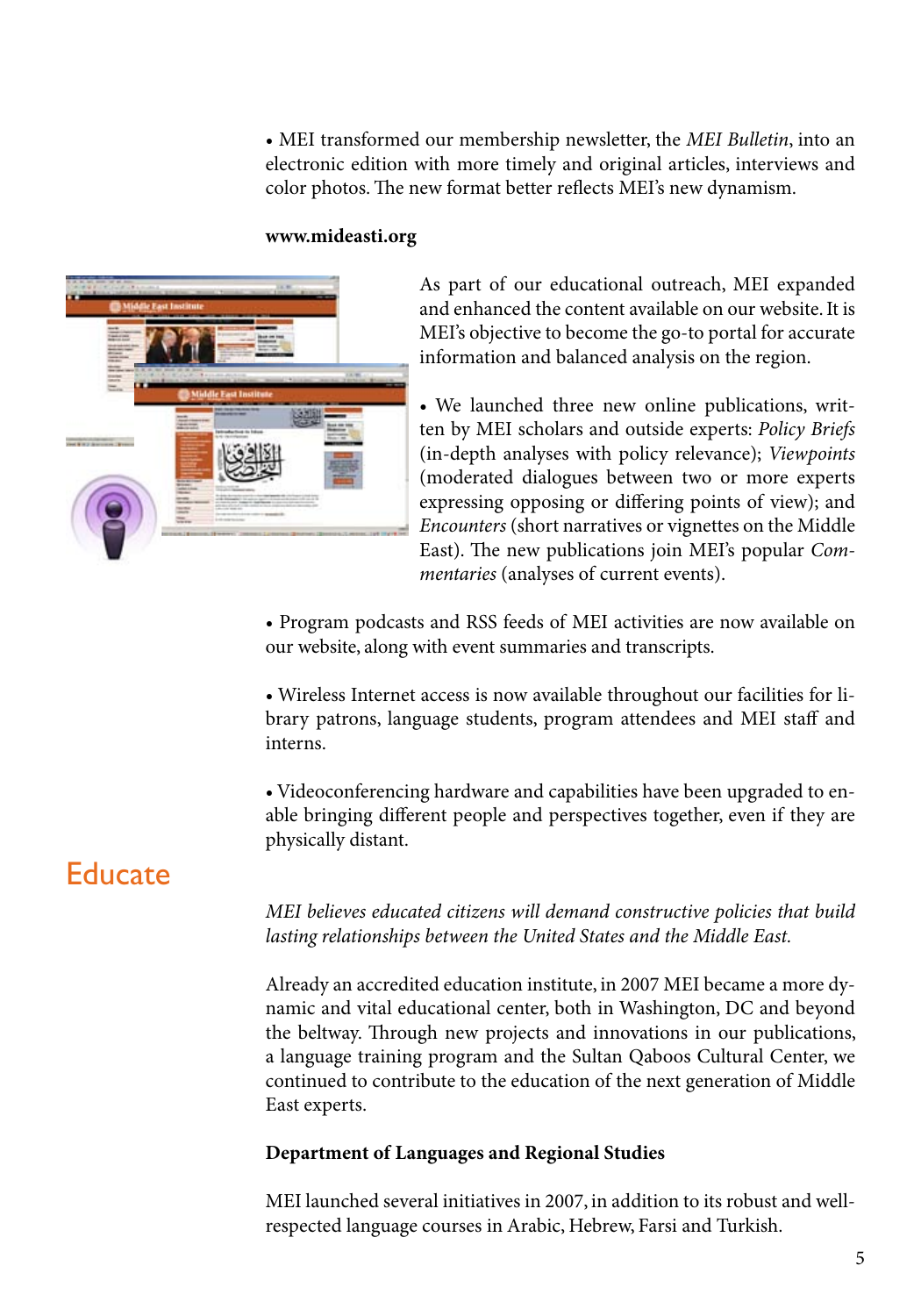# MEI: Outside the Beltway



## 200,000,000

the potential global audience reached by MEI in 2007 through TV appearances and print and online citations.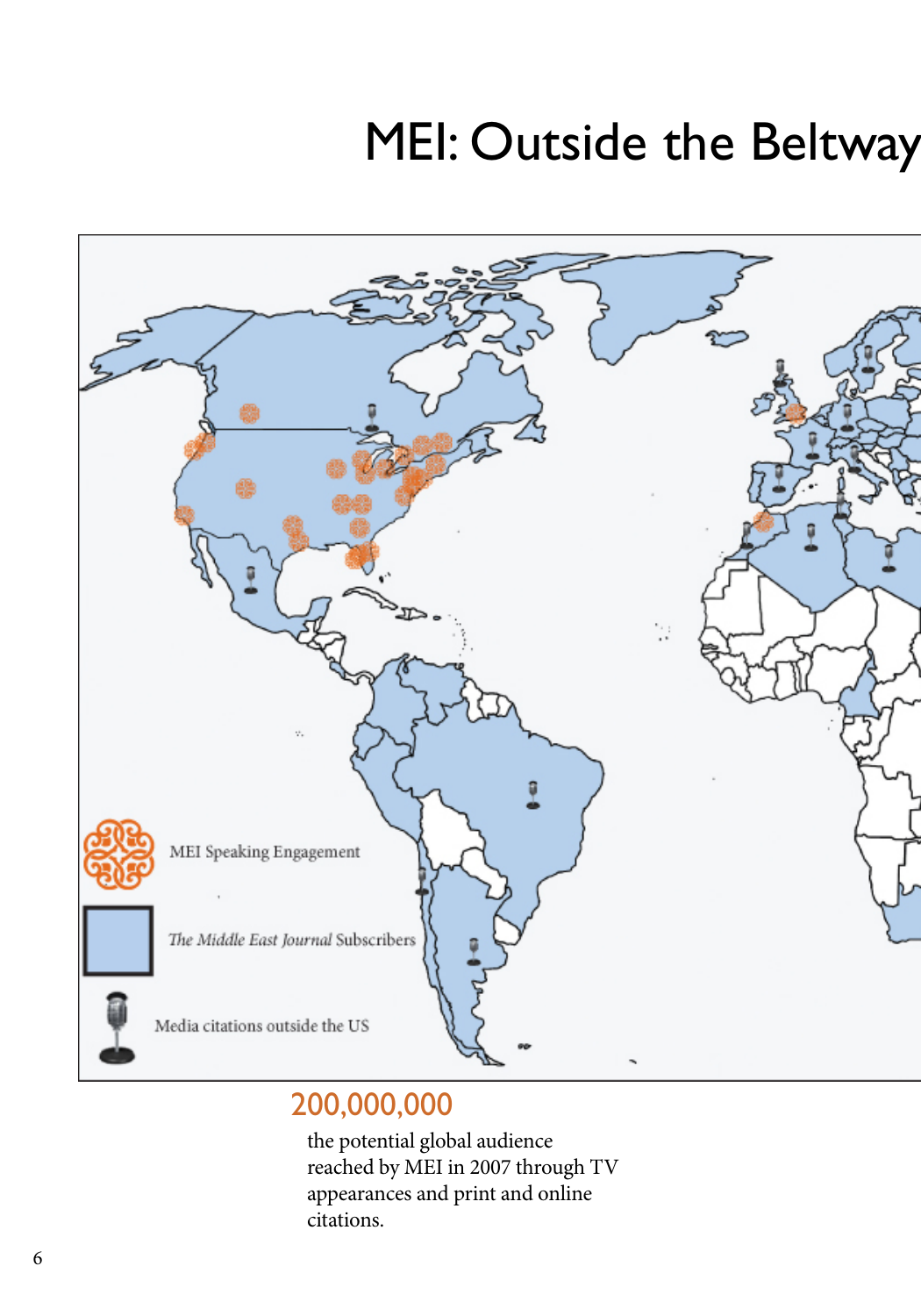# and Beyond the Borders



### More than 80

countries where *The Middle East Journal* subscribers live.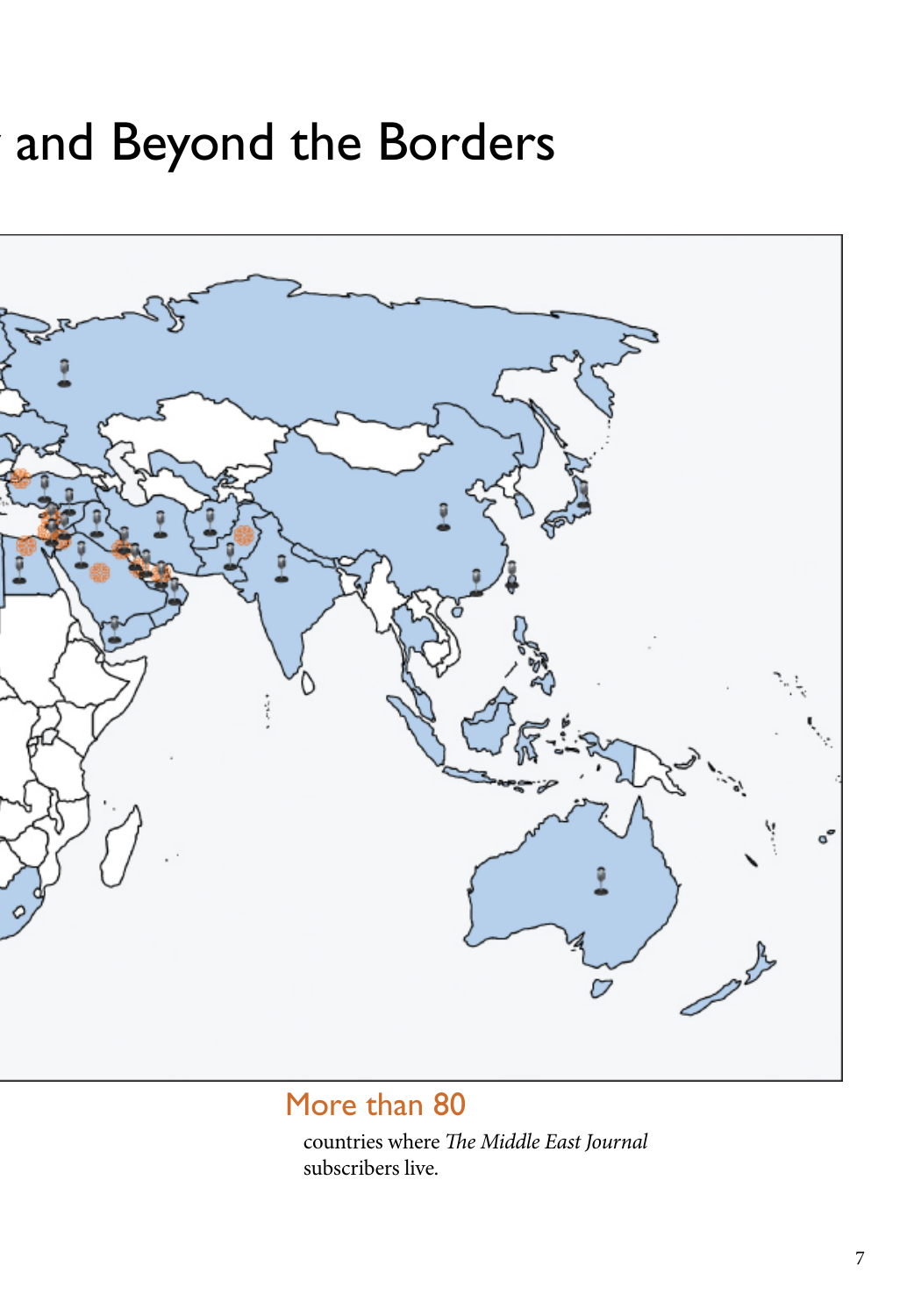

• In 2007, MEI taught 936 students in classes with an average size of seven students. This class size ensured that students received personalized instruction and learned lasting language skills.

• The Language Department negotiated contracts with non-profit and government organizations to franchise MEI language programs using the organizations' facilities.

• In September, MEI signed a contract with the Quanti-

co Office of Naval Intelligence to teach Arabic, which already has provided extremely positive feedback on the program.

• MEI also expanded its language program with five intensive weekend courses in Farsi and Arabic to provide language training in a quick, yet thorough, format.

#### **The George Camp Keiser Library**



The Library is the intellectual cornerstone of MEI, housing one of the most comprehensive Middle East collections in Washington, DC. More than 25,000 books, 300 periodicals and a large collection of CDs and DVDs are accessible to students, researchers and the general public. MEI aims to expand access to a global audience through distribution initiatives.

• The digitization of library materials began in 2007 and will continue to expand in 2008.

• The library posted three new research guides on its website in 2007: *Women in the Middle East and the Muslim World*; *Pakistan: A Resource Guide* and *Gulf Security Issues: A Resource Guide*. More are being prepared and will be launched throughout 2008.

#### **Sultan Qaboos Cultural Center**

SQCC completed its second full year of operation and expanded its educational and cultural programming. SQCC increased the number of cultural and educational programs and expanded its audience beyond the Beltway.

• SQCC joined with the Smithsonian Institution to host the "Encompassing the Globe" exhibit at the Sackler Gallery, which attracted some 340,000 visitors from the US and abroad. His Highness Sayyid Haitham bin Tariq traveled from Oman and spoke at the opening gala for the exhibition.

• SQCC sponsored Omani and American teacher-demonstrators for the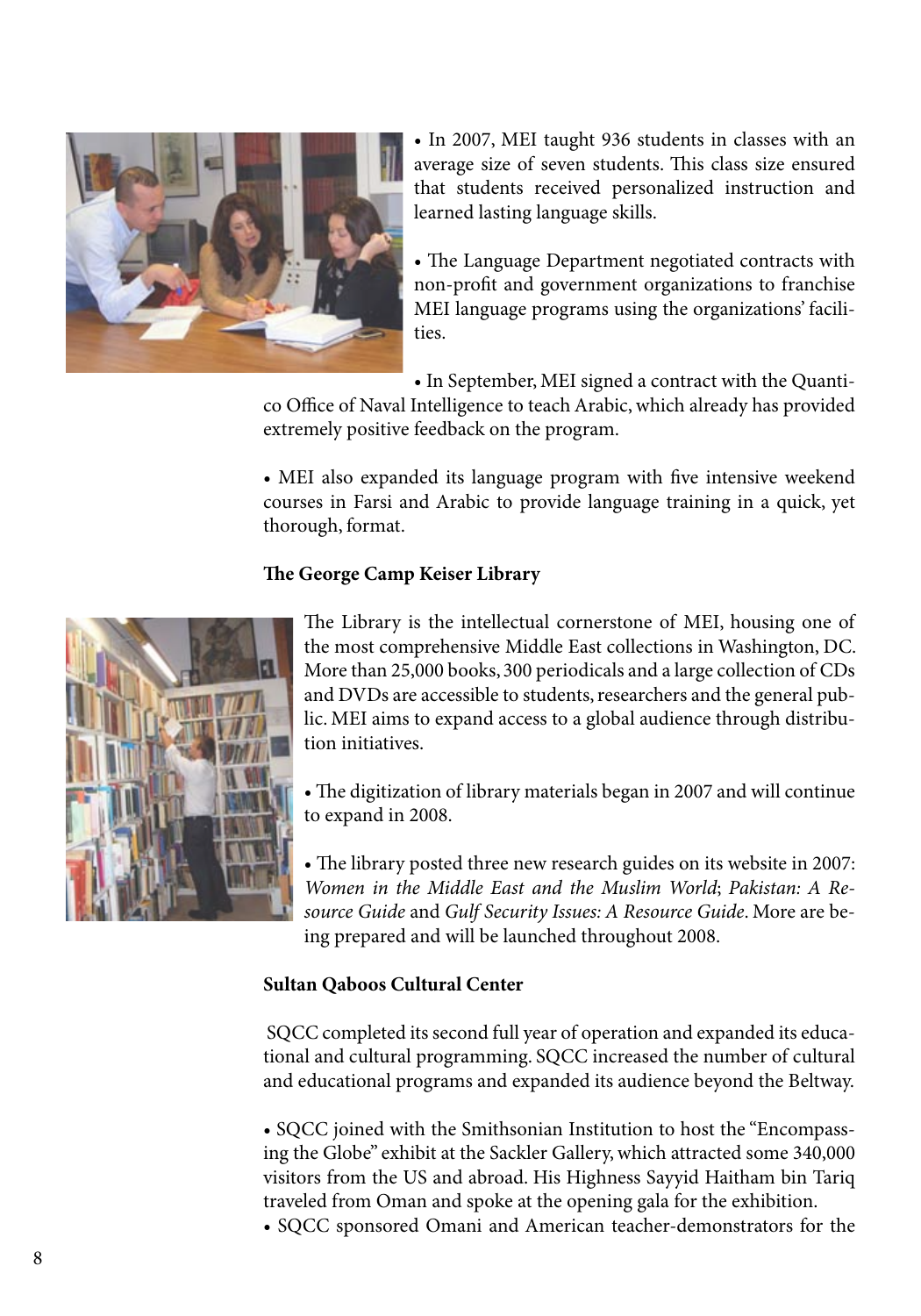Sackler's ImaginAsia educational programs targeted to families and teachers. This included sessions on "The Lure of Spices" and "Calligraphy of the Islamic World."



• SQCC organized a slide show lecture on the "The Craft Heritage of Oman" in the Sackler's main auditorium. This was also the site for the capstone SQCC event, a lecture by Omani speaker Dr. Ibrahim Yahya al-Busaidi, an expert on the political, economic and cultural aspects of the Portuguese presence on the Omani coast in the 16th and 17th centuries.

• MEI hosted an American tour for Oman's leading film director, Dr. Khalid al-Zadjali, and its leading calligrapher, Sami Zain Al-Ghawi. Dr. Al-Zadjali directed Oman's first feature film, *Al Boum*. He participated in the Arabian Sights Film Festival in Washington, DC, where the film made its US debut. Dr. Zadjali showed his film and participated in discussions at the University of Arizona, Dickinson College in

Pennsylvania and the College of William and Mary in Virginia. Calligrapher Sami Zain Al-Ghawi held demonstrations at the annual Mosaic Foundation Bazaar, the College of William and Mary in Virginia, Trinity College and the Smithsonian in Washington, DC.

• SQCC continued to develop its user-friendly website, www.sqcc.org, which serves as a portal to cultural and historical information about Oman and the Gulf region. It includes country facts and figures, suggested readings and transcripts from Summer Institute speakers, lesson plans for teachers, student-oriented material and information about SQCC programs.

#### **The MEI Internship Program**



MEI has long had an excellent reputation for nurturing aspiring policy-makers and scholars. In 2007, our interns were assigned to MEI's various departments: Publications, Communications, Programs, Adjunct Scholars, the Library and Development. They researched Middle East issues, helped to organize the annual conference, provided logistical support to the Institute and wrote briefs to summarize MEI events.

• We received 315 applications for 60 places, making MEI internships among the most coveted and competitive in Washington, DC.

• We sought to create a more dynamic and innovative face for the program, to make it a strong Washington pres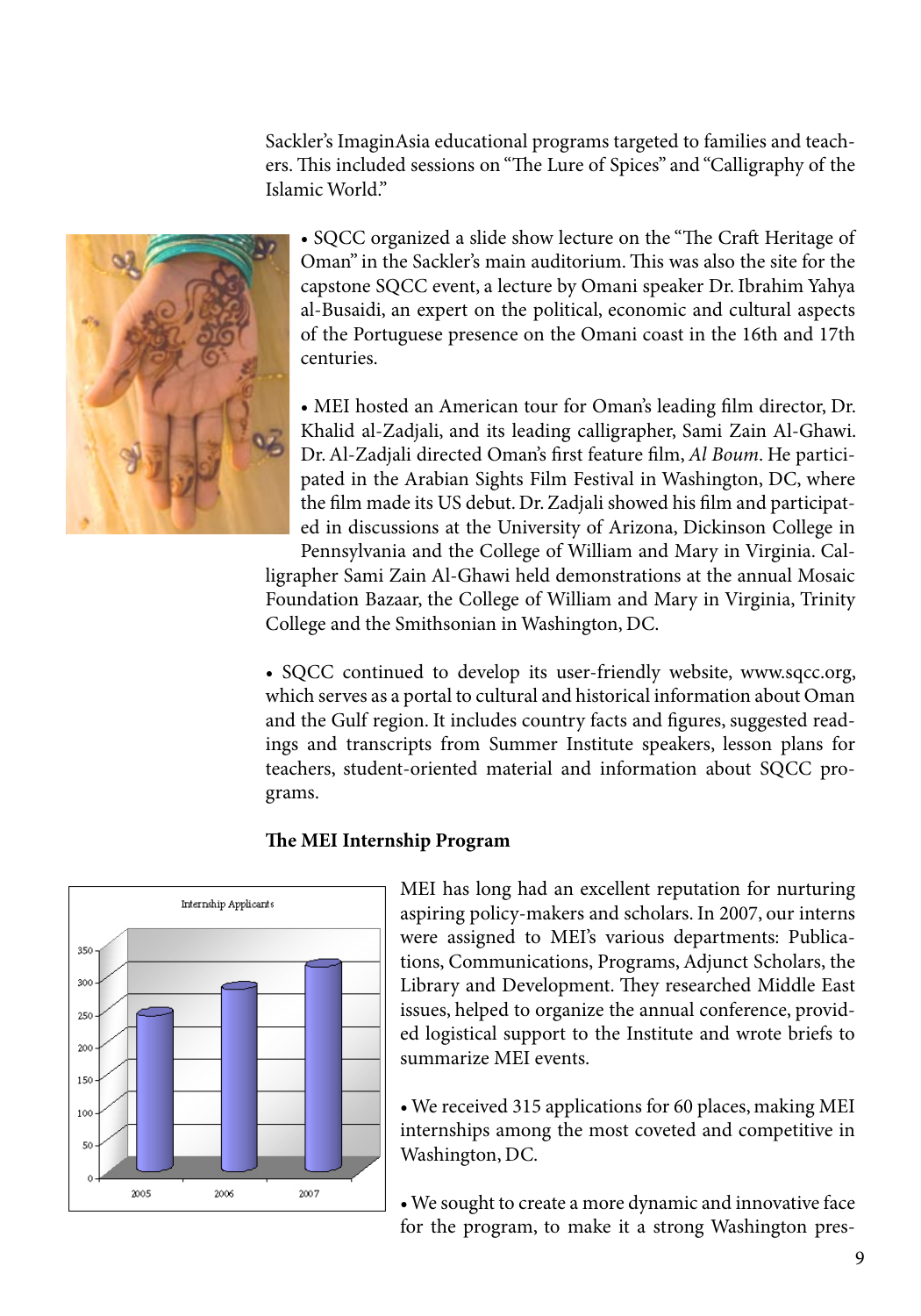ence for youth and develop the next generation of Middle East leaders and policy-makers.

• Interns participated in the Intern Development Series (IDS) which took them to Al-Jazeera, the Freer and Sackler galleries, National Geographic and Refugees International. Interns also met with intelligence experts, academics, NGO employees and professionals from the State and Defense Departments.

• We hosted more than 150 Washington interns (from Capitol Hill, the Brookings Institution, the American Enterprise Institute, the Hudson Institute, the Center for Strategic and International Studies and many other organizations) in the Middle East Institute's Islamic Garden, establishing MEI as a center for exchange among aspiring leaders. We held a casual job fair, called "What's Next," where representatives from various professions could mingle and chat with interns from MEI and other organizations in an informal atmosphere.



• A special dialogue for Washington interns was held in the Rayburn Office Building on Capitol Hill to focus on the Israeli-Palestinian conflict. This encouraged many of the city's interns to attend MEI's regular programming. Some joined MEI and signed up for language courses.

MEI interns at an MEI-sponsored, intern-only event on Capitol Hill.

• MEI's 60 interns in 2007 have gone on to dynamic jobs at organizations such as Women's Learning Partnership for Rights Development and Peace, Saudi Aramco, Amideast, International Research & Exchange, Moroccan American Cultural Center and Humanities Council of Washington, DC.

• A number of our 2007 intern alumni have been awarded competitive fellowships, including a Rotary Fellowship to Jordan to study Arabic; a Fulbright to Syria to research Iraqi refugees; a Fulbright to Kuwait to research the monarchy and Islam; and a Princeton in Asia Fellowship to teach in Mongolia.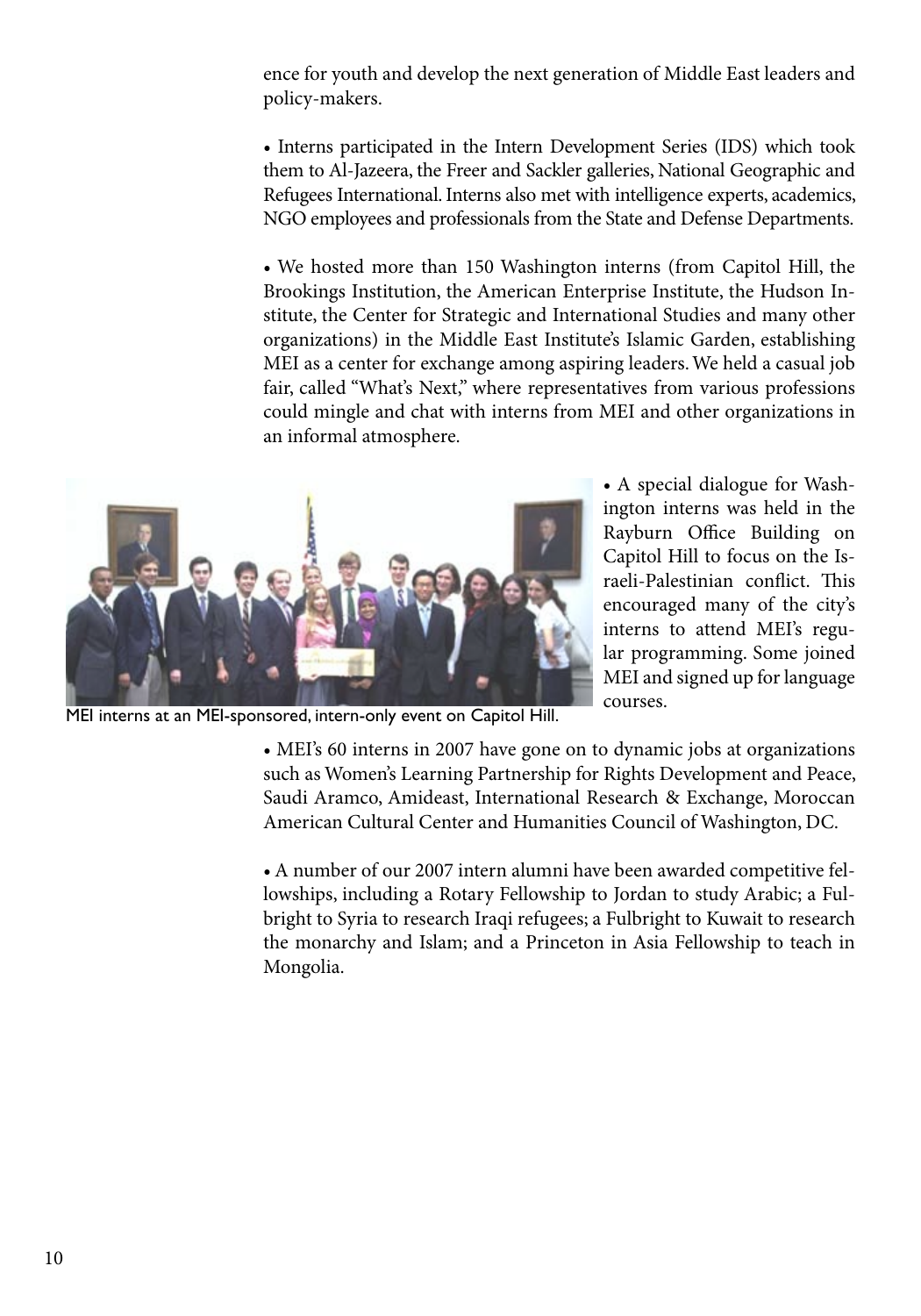## Funding: A New Approach

#### **Sustainable Fundraising**

In an increasingly competitive funding environment, the Middle East Institute recognizes that our corporate partners and contributors expect value and impact from their support. MEI has remodeled its fundraising approach to meet their needs and ensure the success of our future endeavors.

This method proved highly successful in FY 2007 and involved partnerspecific projects with measured impact.

#### **How Does MEI Use Contributions?**

For every dollar that MEI raises, 83 cents is allocated back to programming and services. This enables MEI to host world-class events and invite experts from around the globe on subjects critical to today's Middle East. MEI provides a forum for a wide range of views — from MEI briefings in the halls of Congress, where the late Benazir Bhutto pushed for democracy in Pakistan, to the National Press Club where the controversial Tariq Ramadan captivated and challenged the audience via a video link.

• In FY 2007, MEI raised \$1,448,611.17 in contributions, an increase of 2.1% from FY 2006.

• MEI expanded its corporate donor revenue in FY 2007 by 15% from the previous year. Increasing the corporate donor base enables MEI to achieve its strategic goals and plan for the future.

• The increased recognition and appreciation of MEI's mission has been reflected in the rapidly expanding corporate support from within the region itself.

Thanks to committed donors, MEI remains unparalleled when it comes to providing balanced yet critical analysis of regional issues.

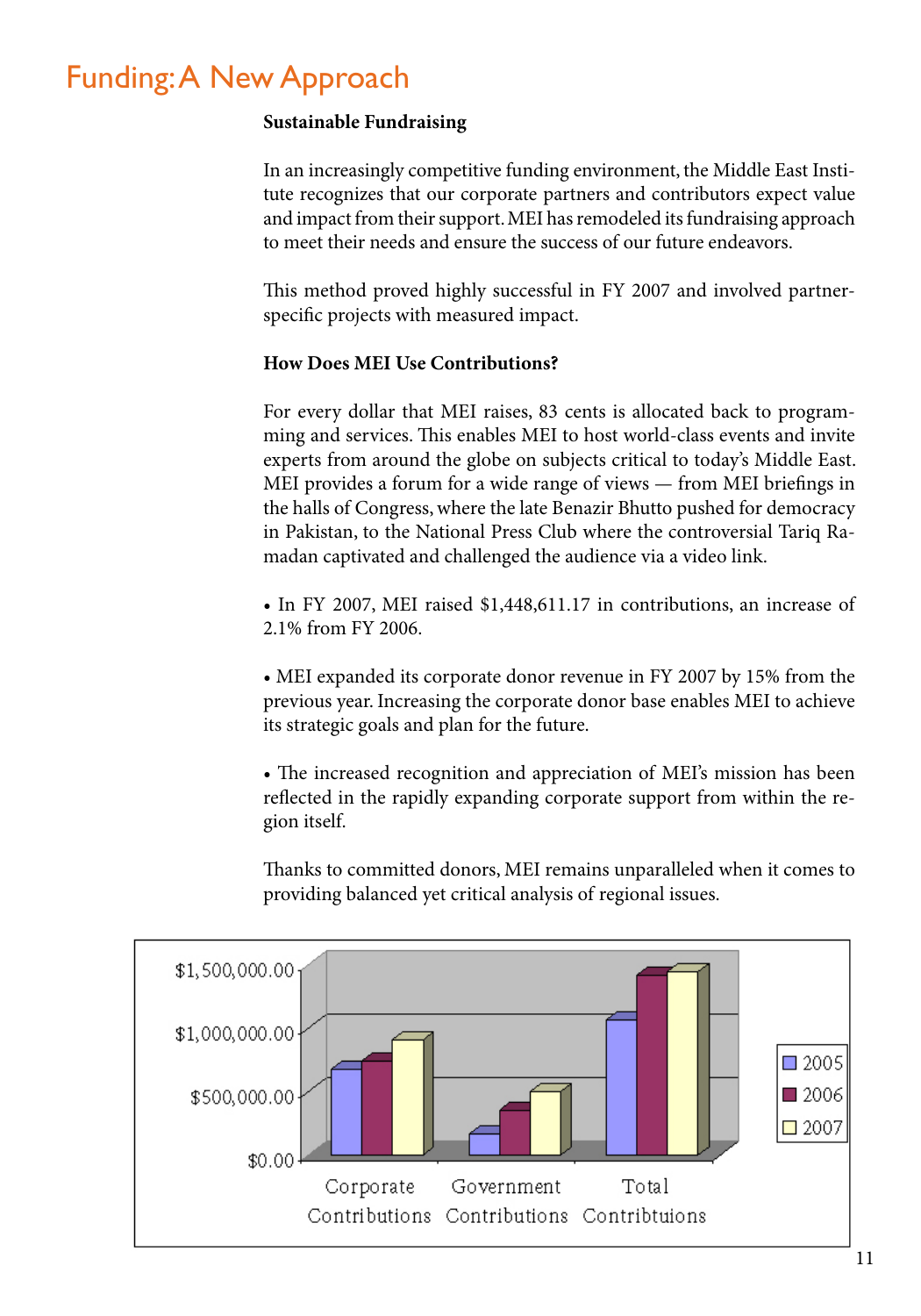### **Donors**

#### PRESIDENT'S CIRCLE

Chevron ConocoPhillips ExxonMobil Raytheon Saudi Aramco Shell

#### DIRECTOR'S CIRCLE

American Science and Engineering, Inc. Bank of Sharjah BP The Coca-Cola Company Dar Al-Handasah Dutco Group DynCorp International E.A. Juffali & Brothers Japan Bank for International Cooperation Lockheed Martin The National Bank of Dubai

#### STANDARD CORPORATE

Abdullah Bugshan & Bros. Air Products and Chemicals, Inc. Arab Banking Corporation Aygaz A.S. Buyukdere BAE Systems, Land & Armaments Baker Hughes Concord International Investments Fluor GE Asset Management General Dynamics General Motors Gulf International Bank Hess Companies Hunt Oil Company **JETRO** Kuwait Petroleum Corporation USA, Inc. Marathon Oil Company The McGraw-Hill Companies Northrop Grumman

Occidental Petroleum Corporation The Olayan Group Rawabi Holding Company Riyad Bank Sedco Services, Inc. Valmont Industries Washington Analysis Corpora tion

#### SPECIAL EVENT SPONSORS

Arab Banking Corporation BAE Systems, Land & Armaments BP Cadmus Corporations The Carlyle Group The Coca-Cola Company C-COM Corporation Chevron College of William and Mary DynCorp International Embassy of the Kingdom of Bahrain Embassy of the Libyan Arab Jamahiriya Embassy of the People's Democratic Republic of Algeria Embassy of the State of Kuwait Embassy of the State of Qatar Embassy of the Sultanate of Oman Embassy of the United Arab Emirates Emirate of Abu Dhabi ExxonMobil Fluor Foundation for Middle East Peace General Dynamics General Motors The Green Book Center Gulf International Bank BSC Hunt Oil Company Northrop Grumman Raytheon The Royal Embassy of Saudi Arabia Royal Norwegian Embassy Saudi Aramco

Shell Valmont Industries

#### FOUNDATIONS

The Cleveland H. Dodge Foundation ExxonMobil Foundation Foundation for Middle East Peace Joukowsky Family Foundation Lakeside Foundation

#### BENEFACTORS

Lois Critchfield Anne B. Keiser Diwan of Royal Court of the Sultanate of Oman The Royal Embassy of Saudi Arabia Saudi Aramco US-Emirates Alliance

#### PATRON MEMBERS

Jamal S. Al-Suwaidi Bahçesehir University Joseph Brand Sandra L. Charles Wendy Chamberlin Lois Critchfield The Eurasia Foundation Gary R. Feulner Hani Findakly Wyche Fowler, Jr. H.P. Goldfield Norbert Goldfield George Hoguet James K. Holman Randa Fahmy Hudome Moroccan-American Cultural Center David & Rosamond Mack Paul B. Martin Robert J. McGinn Tom Oku Robert H. Pelletreau Rouhallah K. Ramazani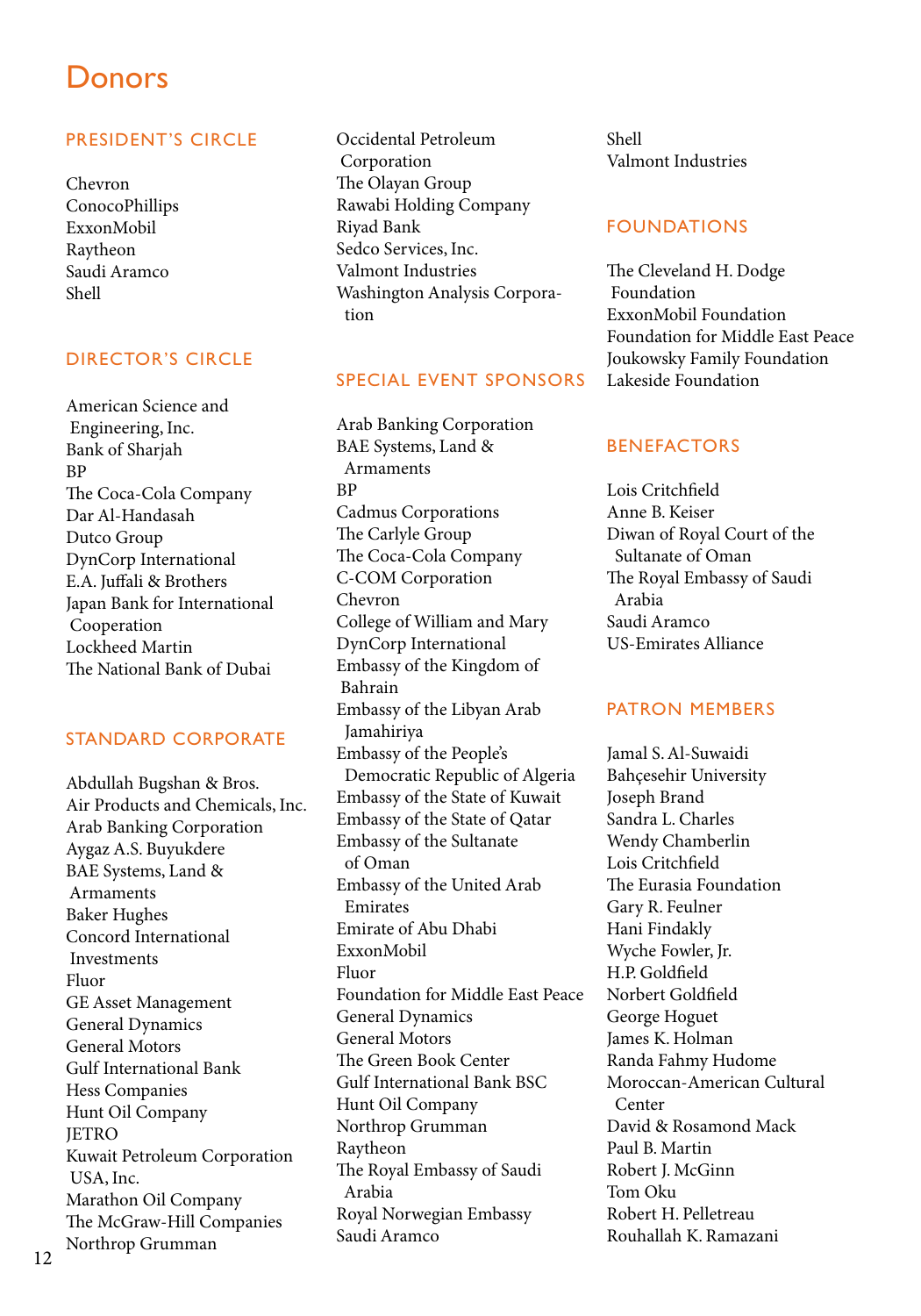William A. Reinsch Stanley Weiss

#### SUSTAINING MEMBERS

Teymour Alireza Susan Ashcom Graeme Bannerman Elliot R. Cattarulla Thomas E. Davies Roderick S. French E. Thomas Greene Hirohide Hirai Jean-Louis Imhoff Allen Keiswetter William W. Lehfeldt Stephen F. Lintner George Cranwell Montgomery Christopher W. Murray David Newton Phyllis E. Oakley Betty Sams Michael Sterner Michael H. Van Dusen Philip C. Wilcox, Jr. Guenther Wilhelm Masayuki Yokoyama I. William Zartman Lita Zaso-Bechara

#### CONTRIBUTING **MEMBERS**

Odeh F. Aburdene James Elmer Akins Susan Ball Roby C. Barrett Barbara Bodine John Bradley Frances D. Cook Daniel Crosby Charles Daris Philip Dale Dean, Jr. Helen Brew Eilts Benedict F. Fitzgerald Edward M. Gabriel Barbara Gottschalk Hurst K. Groves

Jane Hart Colbert C. Held Les Janka Parker T. Jones Michael Kauffman Robert V. Keeley John Kincannon William Kirby Bernard L. Krawczyk Daniel Kux Molly Langer Jan & Lois Mares Phebe Ann Marr Elizabeth McKune Karen Millslagle Geoffrey Milton John L. Moore Terry Morgan David Nalle Robert B. Newman Randolph B. Old Philip C. Olsson Marina Ottaway James Placke John W. Poole, Jr. Alfred Prados William B. Quandt John B. Root Stanley Roth Marion Sanger Harold Saunders Stanley Sheinbaum Nijyar Shemdin Roscoe S. Suddarth Qubad Talabany Patrick N. Theros Lawrence D. Thompson Rodney D. Tomlinson Lawrence R. Velte Edward S. Walker, Jr. Brooks Wrampelmeier

#### END-OF-YEAR DONORS

The following contributions are for the general fund, except when indicated.

Henri Barkey Roby C. Barrett Susan Bastress Anne Boardman Carl L. Brown Richard A. Debs Joseph Englehardt Gary R. Feulner Hani Findakly Evan Fotos Wyche Fowler, Jr. Behrooz Hadavi Holsey G. Handyside George Hoguet Edwin J. Howe Alpheus W. Jessup Jan & Lois Mares John Kincannon Richard & Anne Murphy Robert H. Pelletreau James Placke Leila D.J. Poullada Henry Precht Marion Sanger William Stoltzfus, Jr. Roscoe S. Suddarth Michael T. Thomas

#### **CONTRIBUTORS** SUPPORTING THE HERMANN F. EILTS MEMORIAL ISSUE

Anonymous Jane Hart Melinda Kimble Lady Ghislaine Morris James H. Noyes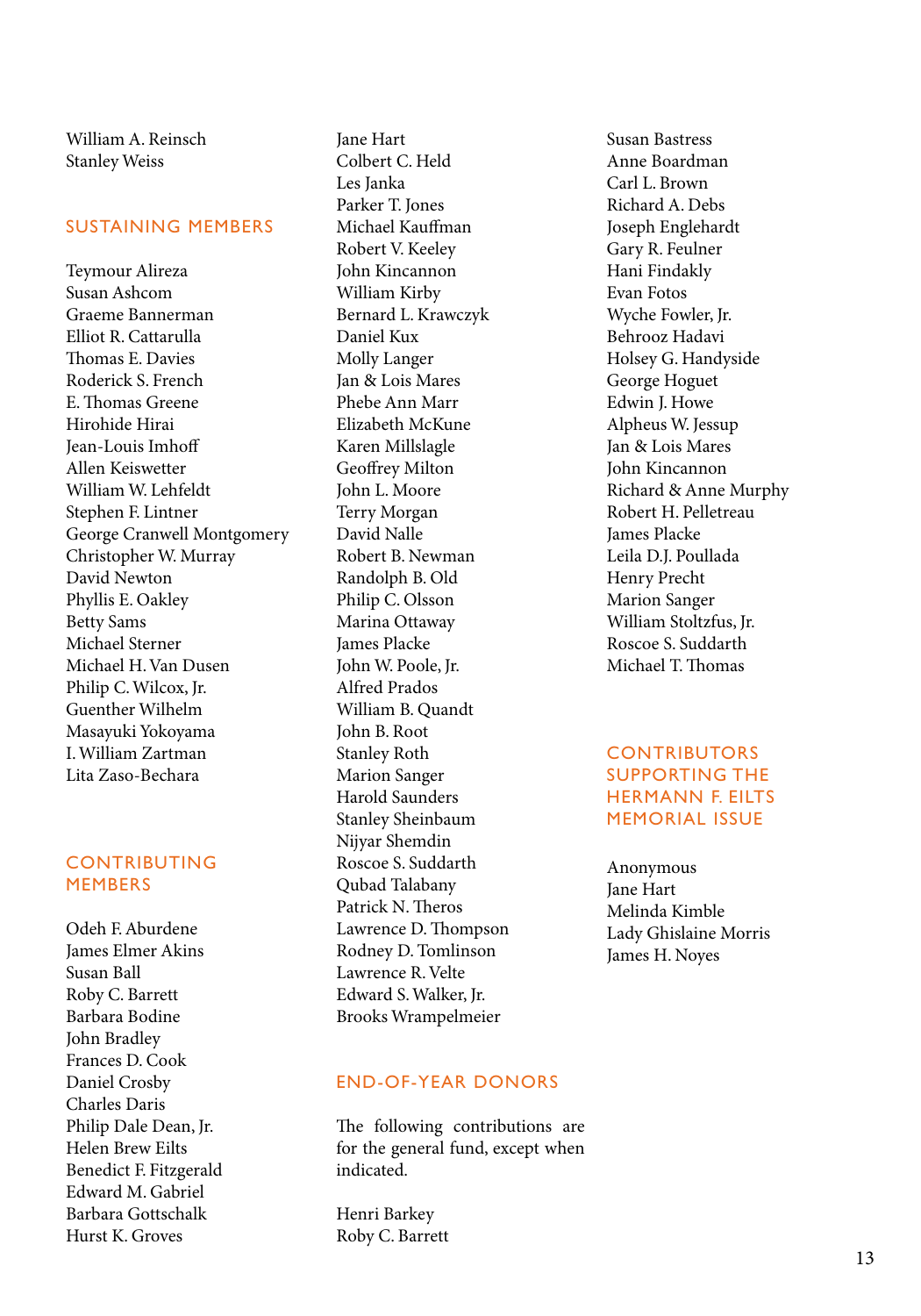## Financial Statement

| December 31, 2007 and 2006              |             |             |
|-----------------------------------------|-------------|-------------|
|                                         | 2007        | 2006        |
| <b>ASSETS</b>                           |             |             |
| <b>Current Assets</b>                   |             |             |
| Cash and cash equivalent                | \$1,054,496 | \$1,206,679 |
| Board designated cash                   | 144,820     | 81,958      |
| Total cash and cash equivalents         | 1,199,316   | 1,288,637   |
| Certificate of deposit                  | 106,986     | 101,804     |
| Accounts receivable                     | 4,543       | 18,290      |
| Prepaid expenses                        | 37,859      | 46,686      |
| Total current assets                    | 1,348,704   | 1,455,417   |
| Property and Equipment                  |             |             |
| Property and equipment, net             | 898,290     | 805,096     |
| <b>Other Assets</b>                     |             |             |
| Investments                             | 2,295,263   | 2,005,165   |
| Security deposit                        | 200         | 12,000      |
| Total other assets                      | 2,295,463   | 2,017,165   |
| <b>Total Assets</b>                     | \$4,542,457 | \$4,277,678 |
| <b>LIABILITIES AND NET ASSETS</b>       |             |             |
| <b>Current Liabilities</b>              |             |             |
| Accounts payable                        | \$32,351    | \$23,956    |
| Accrued expenses                        | 69,772      | 103,776     |
| Deferred revenue                        | 141,849     | 152,044     |
| Total current liabilities               | 243,972     | 279,776     |
| <b>Net Assets</b>                       |             |             |
| Unrestricted net assets                 |             |             |
| Undesignated                            | 1,536,984   | 1,674,262   |
| Board designated                        | 2,440,083   | 2,087,123   |
| Total unrestricted net asssets          | 3,977,067   | 3,761,385   |
| Temporarily restricted net assets       | 321,418     | 236,517     |
| Total net assets                        | 4,298,485   | 3,997,902   |
| <b>Total Liabilities and Net Assets</b> |             |             |
|                                         | \$4,542,457 | \$4,277,678 |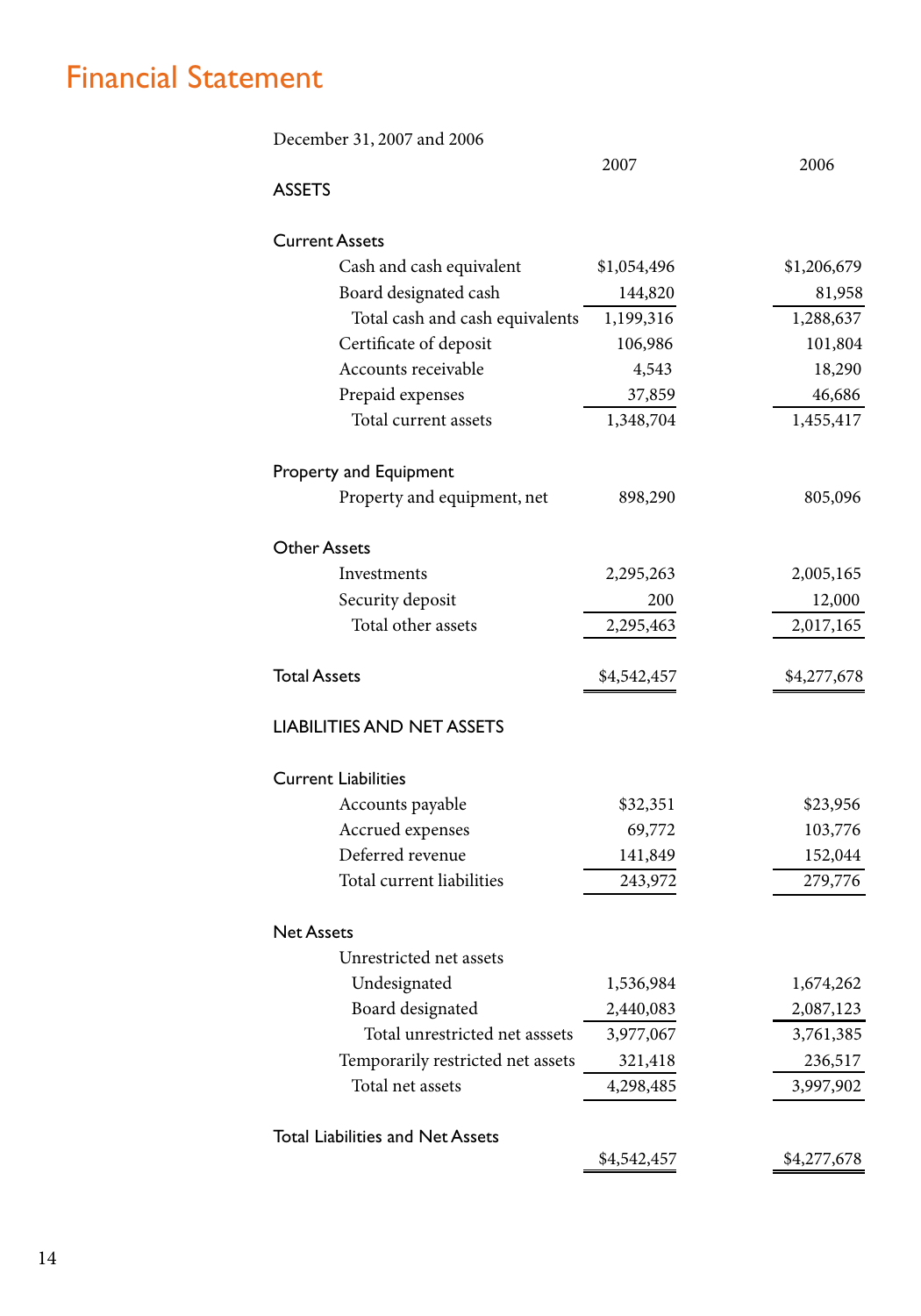#### BOARD OF **GOVERNORS**

Wyche Fowler, Jr., Chairman Wendy Chamberlin, President of MEI and ex-officio Member of the Board David Mack, Vice President of MEI and ex-officio Member of the Board Kelly A.S. Davies, Secretary of the Board

Harry Alverson Susan Bastress David Bosch Joseph L. Brand Lois Critchfield Joseph Englehart John L. Esposito Jose W. Fernandez Hani Findakly H. P. Goldfield George Hall Joseph G. Hall George Hoguet James K. Holman Anne B. Keiser Kay Larcom Paul Martin Thomas E. Meurer Phyllis E. Oakley Laura Osman Robert H. Pelletreau William A. Reinsch Michael Sterner William H. Webster Oliver Zandona Abbas F. Zuaiter

#### MEMBERS EMERITI

Lucius D. Battle † Charles W. Hostler Dayton S. Mak Richard B. Parker Rouhollah K. Ramazani Roscoe S. Suddarth

#### PAST CHIEF EXECUTIVE OFFICERS

Edward S. Walker 2001-2006 Roscoe S. Suddarth, 1995-2001 Robert V. Keeley, 1990-1995 Lucius D. Battle † , 1986- 1990 L. Dean Brown, 1975- 1986 Lucius D. Battle † , 1973- 1975 Parker T. Hart, 1969- 1973 Raymond A. Hare, 1966-1968 Kermit Roosevelt, 1964-1966 James Terry Duce, 1960-1963 Bayard Dodge, 1960 Edwin M. Wright, 1959-1960 Angus Sinclair, 1958 Edwin M. Wright, 1956-1957 George Camp Keiser, 1946-1956

#### THE MIDDLE EAST JOURNAL BOARD OF ADVISORY EDITORS

Jon Alterman Muriel A. Atkin Shaul Bakhash Henri Barkey Helena Cobban Mary-Jane Deeb Graham E. Fuller Edmund Ghareeb Phebe Marr John Moore Jean C. Newsom Richard B. Parker Don Peretz R.K. Ramazani

Bernard Reich Sabri Sayari Gary Sick Barbara Slavin Barbara Stowasser

MEMBER EMERITUS George N. Attiyeh †

#### LIBRARY COMMITTEE

Ruth Baacke Susan Ball Betsy Folkins Anne B. Keiser Thomas W. Lippman David Mack Chris Murphy Richard B. Parker Milton Viorst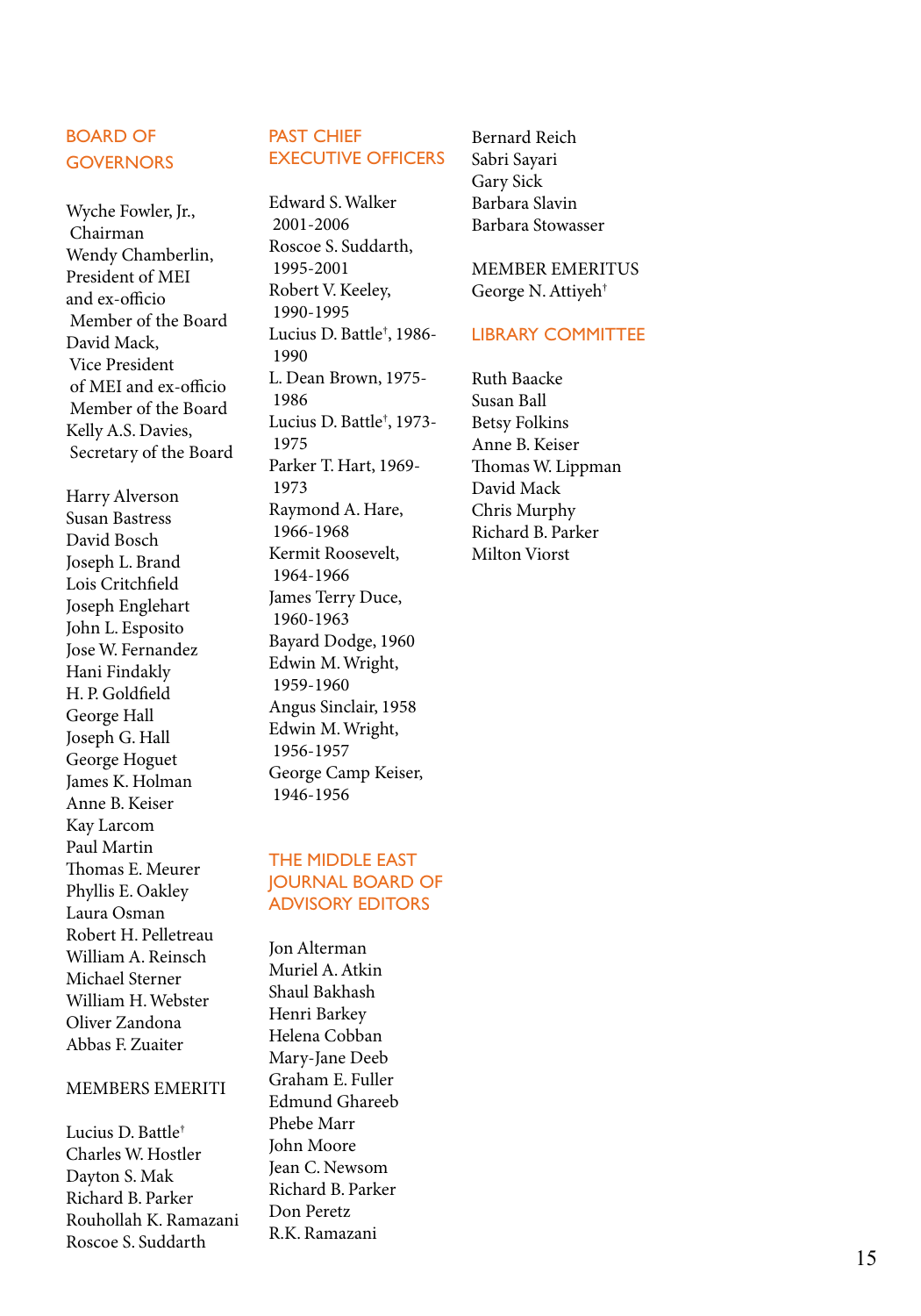# STAFF AS OF DECEMBER 2007

#### EXECUTIVE AND ADMINISTRATION

Wendy Chamberlin, President David Mack, Vice President Alix H. Kauffman, Vice President for Administration BJ Kang, Controller Kelly Davies, Director of Development Setara Ahmad, Development and Executive Assistant Howard Fleming, Director of Information Technology Brad Weikel, Webmaster Roy Dunn, General Services Officer

#### PUBLICATIONS

Michael Collins Dunn, Editor Adam Mendelson, Managing Editor John Calabrese, Book Review Editor Naomi S. Stone, Assistant Editor Nancy C. Wood, Publications Assistant Lisa Jacqueline Barr, Circulation Assistant

#### LIBRARY

Simon Braune, Librarian

LANGUAGES AND REGIONAL STUDIES

Shukri Abed, Chairman Farinaz Firouzi, Language Officer Kelly Parpovic, Language Assistant

#### INSTRUCTORS

Arabic:

Samir Abdel-Latif Atef Abdelmalak Shukri Abed Ishmael Aja Mike Bland Mohamed Gorram Noureddine Jebnoun Yehia Mohamed Nicole Petsel Nawar Saddi Loubna Salagh-Massey Awatef Samaan Arwa Sawan Leila Tarazi Jennifer Tobkin Paul Wulfsberg

Hebrew:

Shira Efron Joshua Goodman

Persian:

Beeta Beladi Farinaz Firouzi Mehrdad Froozan Houman Fathi Seyson

Turkish:

Esra Oden Muge Oruc Regional Studies:

Paul Scham

#### PROGRAMS (CONFERENCES AND SEMINARS)

J.F. Hulston, Deputy Director

#### COMMUNICATIONS AND OUTREACH

Laurie Kassman, Director Stephanie Richardson, Communications and Outreach Officer

#### **SOCC**

Elizabeth McKune, Executive Director Mubarak Al Busaidi Deputy Director (Muscat) Julie Younes Assistant to the Director

#### New Staff as of April 2008

Dr. Michael Ryan, Vice President Alexia von Lipsey, Executive Director, Programs and Strategy Chad Hope, Program Officer, SQCC Helen Welch, Language Assistant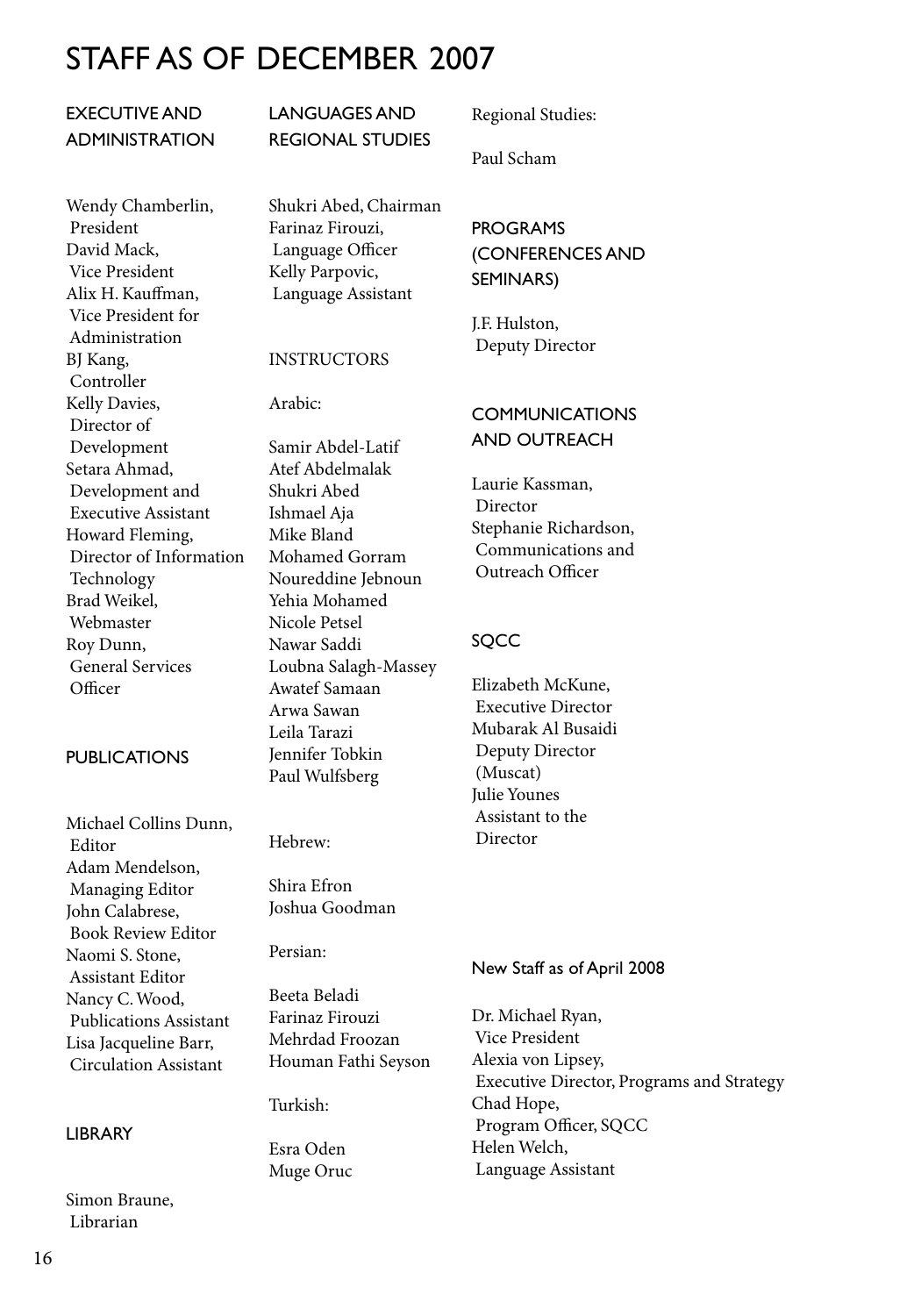Mission Statement

"…*to promote knowledge of the Middle East in America and strengthen understanding of the United States by the peoples and governments of the region*."